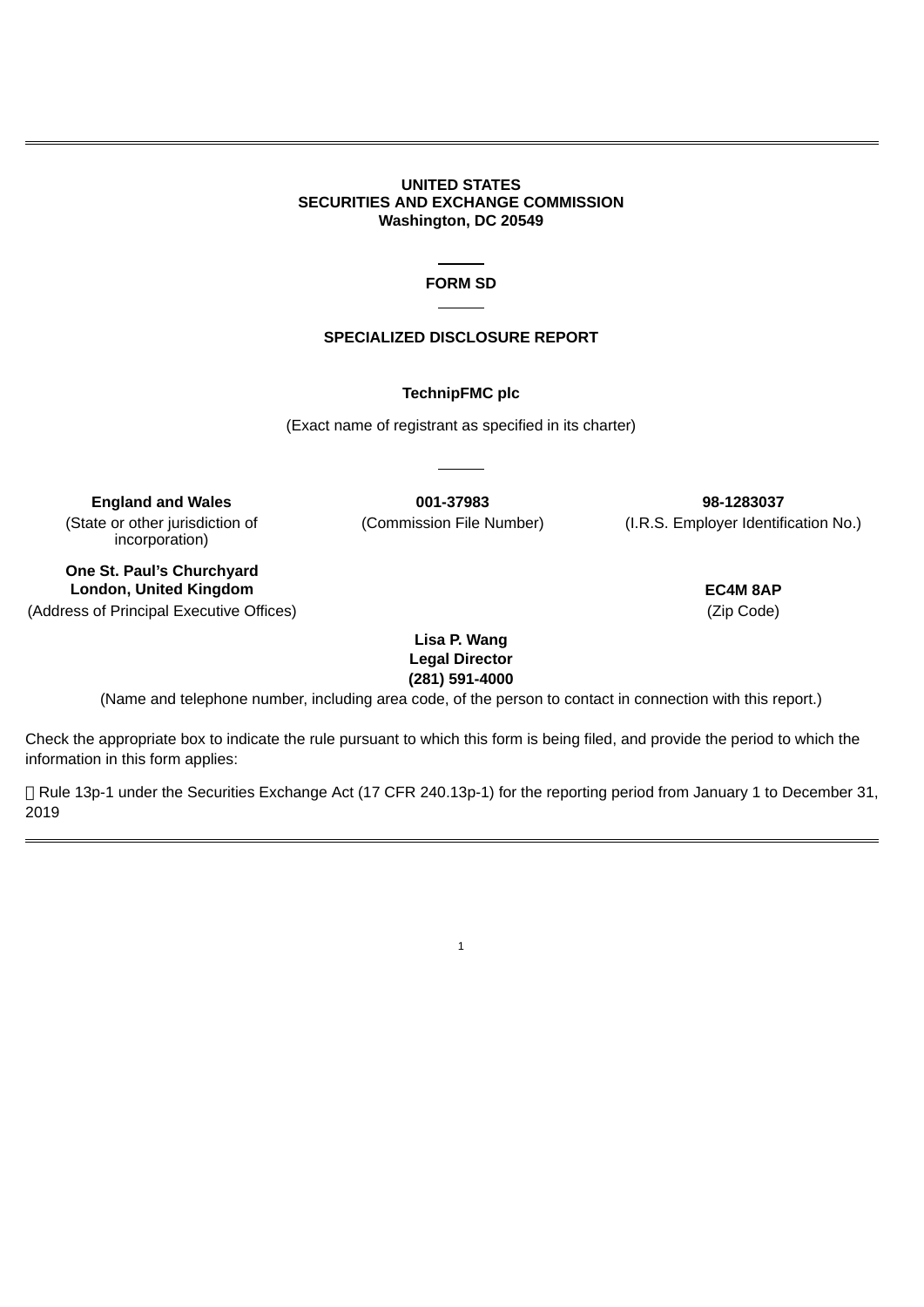# **Section 1 – Conflict Minerals Disclosure**

### **Item 1.01 Conflict Minerals Disclosure and Report**

TechnipFMC plc evaluated its product lines and determined that certain products that it manufactures or contracts to manufacture contain tin, tungsten, tantalum, and/or gold necessary to the functionality or production of such product(s).

A copy of this Form SD and the Conflict Minerals Report filed as Exhibit 1.01 hereto are publicly available on TechnipFMC's Internet web site at www.technipfmc.com.

2

### **Item 1.02 Exhibit**

TechnipFMC's Conflict Minerals Report is filed as Exhibit 1.01 hereto.

### **Section 2 – Exhibits**

#### **Item 2.01 Exhibits**

Exhibit No. Description of Exhibit

1.01 Conflict [Minerals](#page-4-0) Report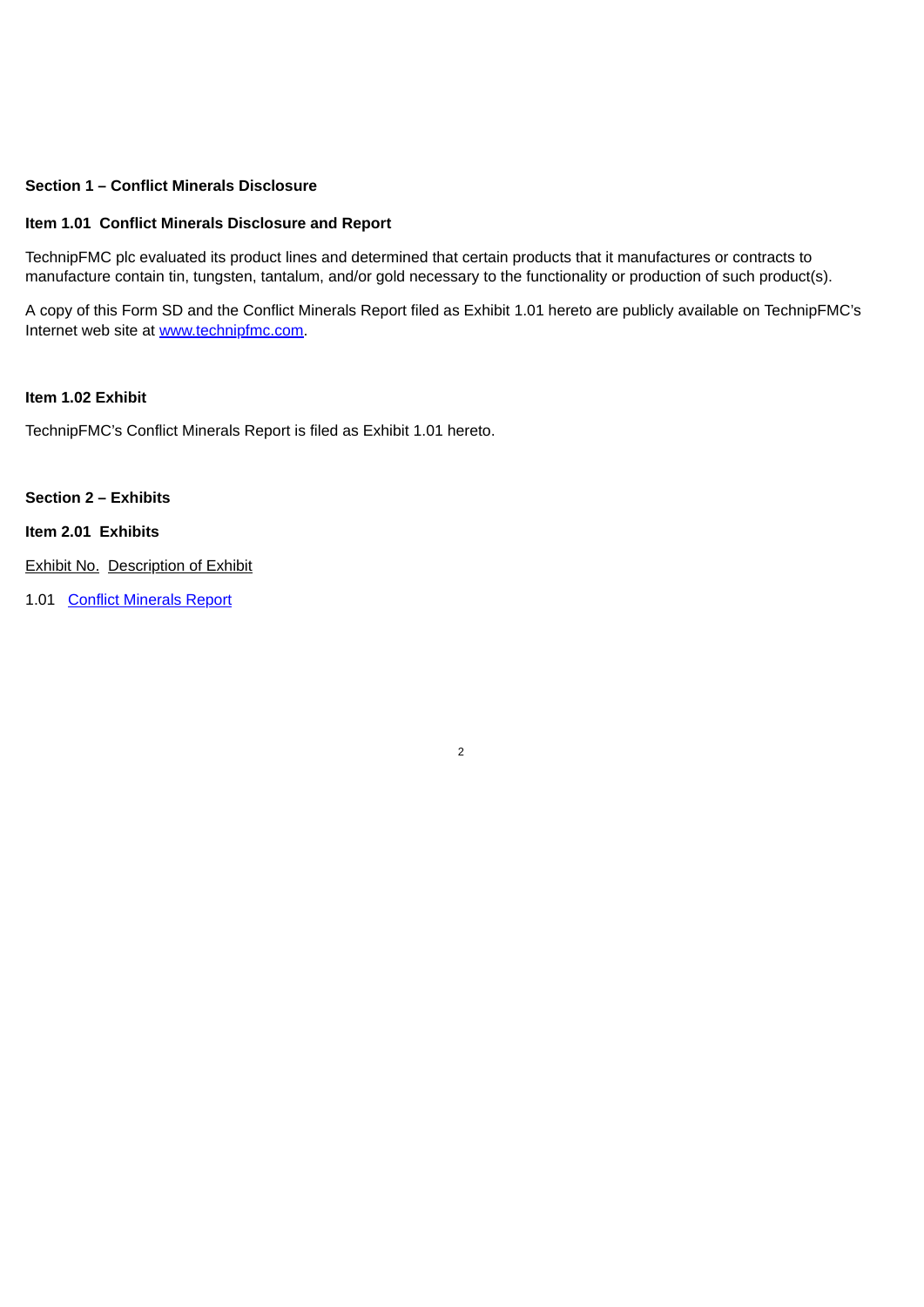### **SIGNATURES**

Pursuant to the requirements of the Securities Exchange Act of 1934, the Registrant has duly caused this report to be signed on its behalf by the duly authorized undersigned.

# **TechnipFMC plc (Registrant)**

By: /s/ Dianne B. Ralston Date: May 28, 2020 Name: Dianne B. Ralston Title: Senior Vice President, Chief Legal Officer and **Secretary**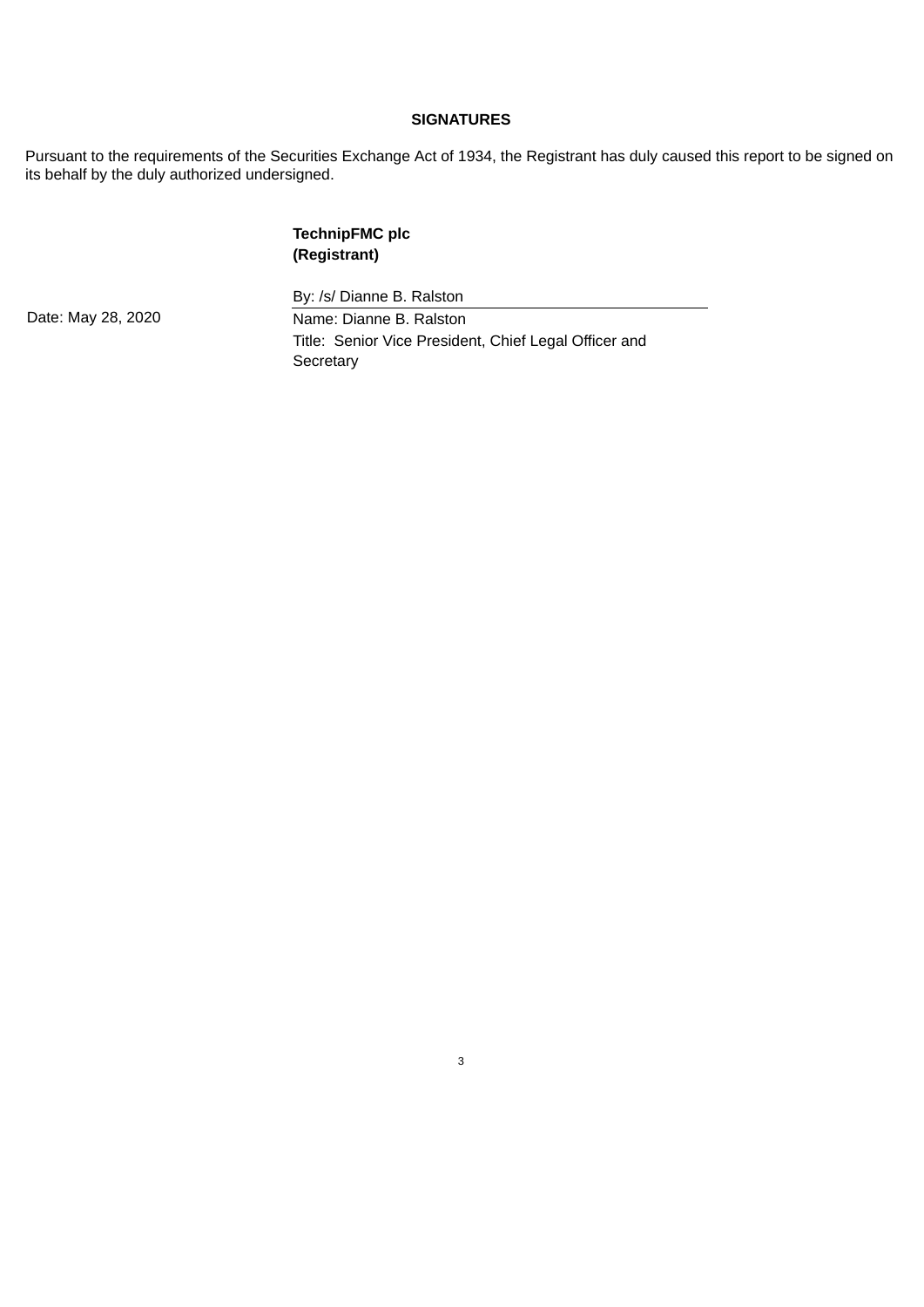## **EXHIBIT INDEX**

4

Exhibit No. Description of Exhibit

1.01 Conflict [Minerals](#page-4-0) Report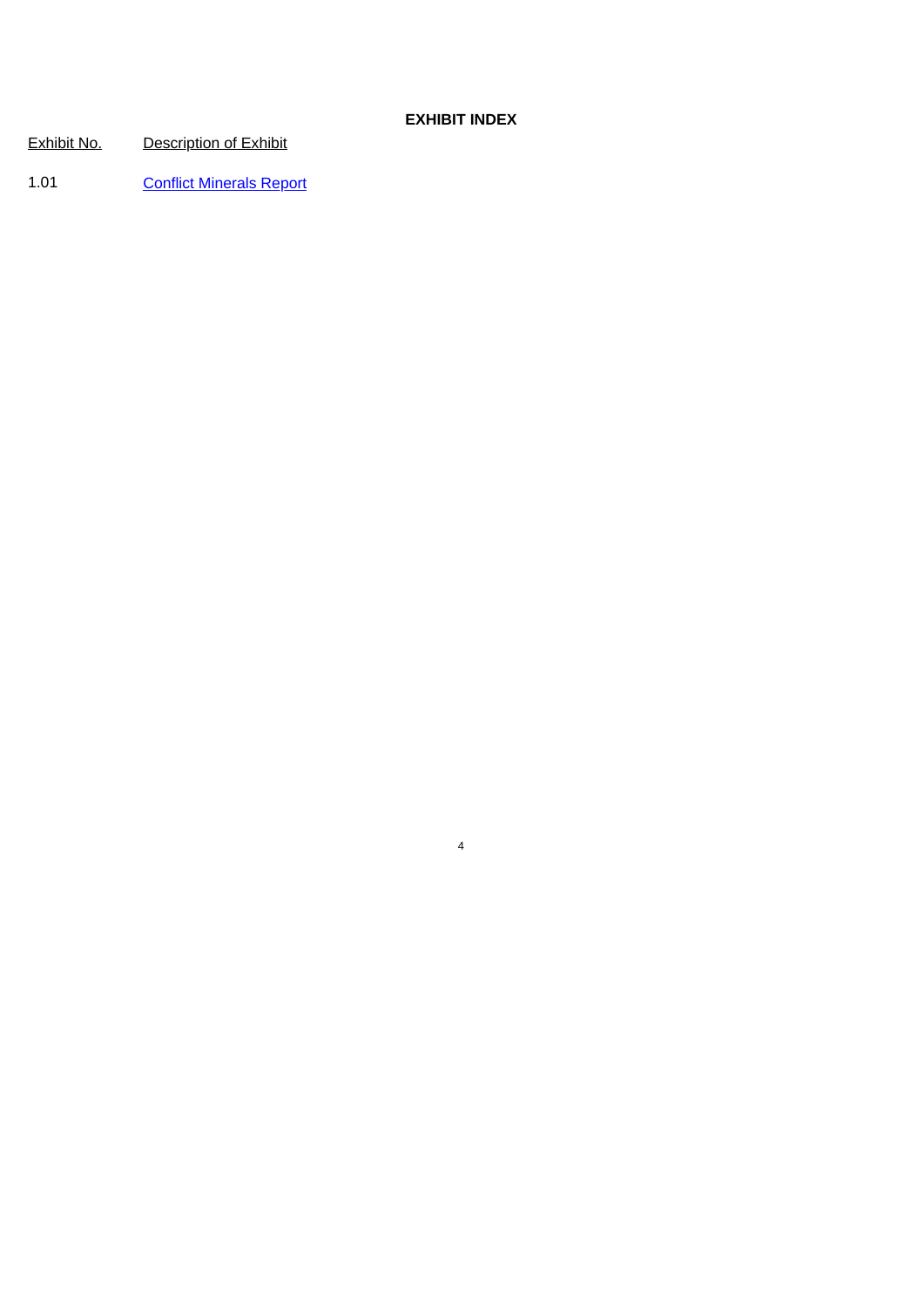## **TechnipFMC plc**

### **Conflict Minerals Report for the Year Ended December 31, 2019**

#### <span id="page-4-0"></span>**1. Introduction**

This Conflict Minerals Report describes TechnipFMC plc's (the "Company," "TechnipFMC," "we," "us," and "our") due diligence process in accordance with the requirements of Rule 13p-1 of the Securities Exchange Act of 1934, as amended.

#### **2. Company Overview and Applicability of Rule 13p-1**

TechnipFMC plc is a public limited company incorporated and organized under the laws of England and Wales, with registered number 09909709, and with registered office at One St. Paul's Churchyard, London EC4M 8AP, United Kingdom.

TechnipFMC is a global energy service company with a portfolio of solutions for the production and transformation of hydrocarbons and renewable energy sources. These solutions range from discreet products and services to fully integrated solutions based on proprietary technologies, with a clear focus to deliver greater efficiency across project lifecycles from concept to delivery and beyond.

We have operational headquarters in Paris, France and Houston, Texas, United States. We operate across three business segments: Subsea, Technip Energies (previously our Onshore/Offshore segment), and Surface Technologies. Through these segments, we are levered to the three energy growth areas of unconventionals, liquefied natural gas, and deepwater developments.

We have a unique and comprehensive set of capabilities to serve the oil and gas industry. With our proprietary technologies and production systems, integration expertise, and comprehensive solutions, we are transforming our clients' project economics. We have evaluated our product lines and determined that certain products that we manufacture or contract to manufacture contain tin, tungsten, tantalum, and/or gold ("3TG") and that such 3TG are necessary to the functionality or production of such product(s). These products include, but are not limited to, subsea production and processing systems, surface wellhead production systems, high pressure fluid control equipment, measurement solutions, marine loading systems, remotely operating vehicle systems, manipulator systems, subsea control systems, fracturing flowback services, and umbilical systems for the energy industry.

TechnipFMC is a global company with a supply chain that is reflective of our business. As such, our supply chain is complex and multi-tiered. Because of this, we rely on input from our Tier 1 suppliers (i.e., those that deliver directly to TechnipFMC) to provide input regarding the source of conflict minerals in both the raw materials and parts that we purchase to use in the manufacture of our products.

### **3. Reasonable Country of Origin Inquiry**

To implement the reasonable country of origin inquiry ("RCOI"), we conducted an internal analysis of our products and components. From this analysis, we established a list of Tier 1 suppliers who were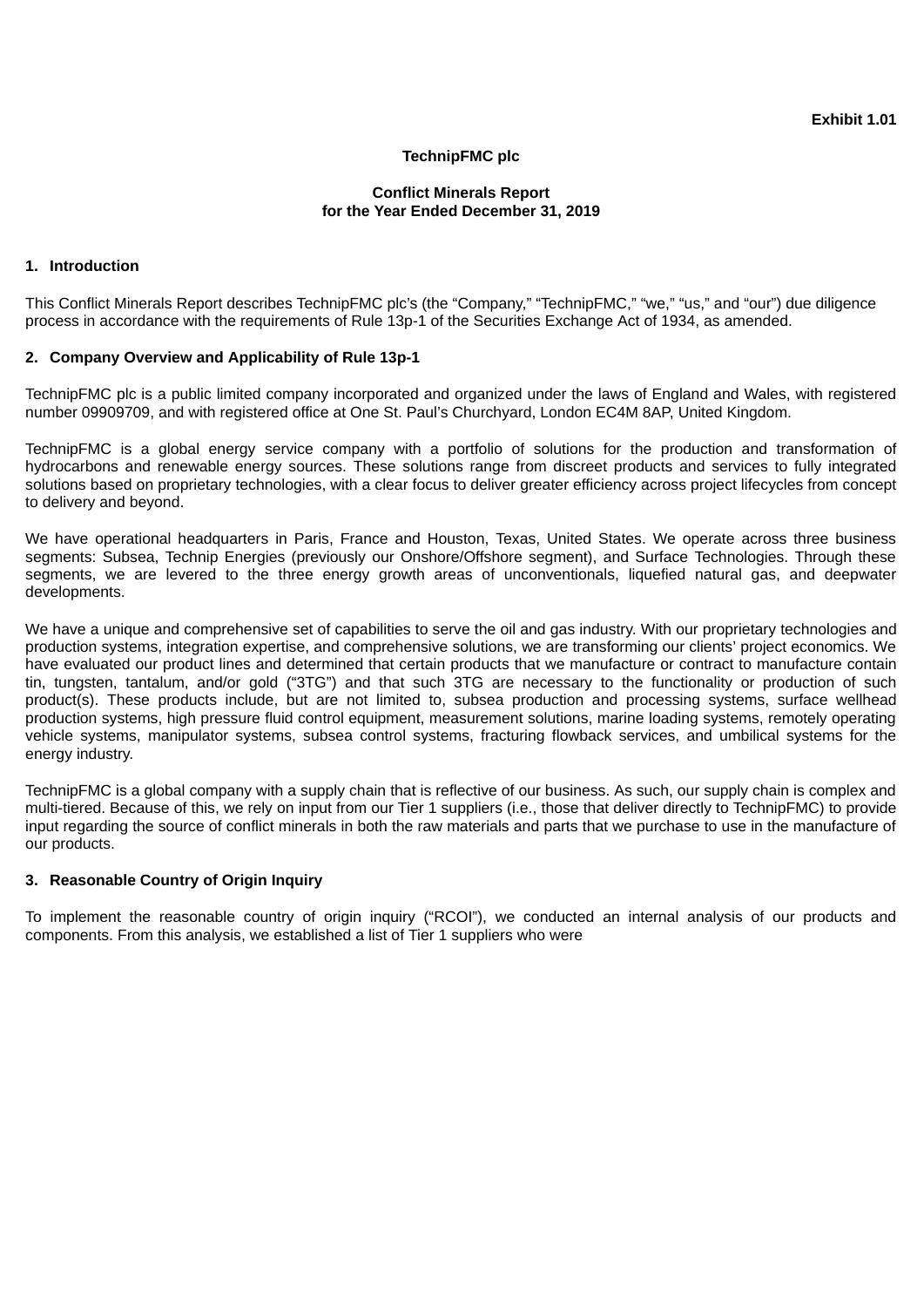determined to be in-scope for regulatory reporting purposes based on TechnipFMC's influence over the manufacturing process and potential use of 3TG. We then collected information from the suppliers regarding the presence and sourcing of 3TG used in the products and components they supplied to TechnipFMC. Information was collected and stored using an online platform provided by a third-party vendor, Source Intelligence. These suppliers were engaged following the RCOI process described below:

### **Supplier Outreach and Engagement:**

- TechnipFMC provided Source Intelligence with at least one method of contact for each supplier designated as in-scope (e.g., email address, telephone number, facsimile number, or mailing address). Email was the preferred method of communication.
- The RCOI began with a combined introduction email from Source Intelligence and TechnipFMC to suppliers describing our Conflict Minerals Compliance Program ("CMCP") standards and identifying Source Intelligence as our compliance vendor in the process. We informed our suppliers of our Conflict Minerals policy and our expectation of compliance with that policy, as well as their cooperation in developing conflict minerals data. This email also contained a registration link for the Source Intelligence on-line platform, as well as our conflict minerals questionnaire.
- In an effort to facilitate awareness of our CMCP, conflict minerals regulation, and frequently asked questions concerning conflict minerals, we provided suppliers a link to Source Intelligence's website (https://www.sourceintelligence.com) in the initial email. The Source Intelligence website includes materials, white papers, videos, and FAQs to support a deeper understanding of our CMCP and conflict minerals and provides background as to why information was being requested.
- Following the initial introductions to the program and information request, up to five reminder emails were sent by Source Intelligence to each non-responsive supplier requesting a response to our conflict minerals questionnaire.
- For suppliers who remained non-responsive to the email reminders, Source Intelligence then contacted them by telephone, up to three times per supplier, to offer assistance. This assistance included, but was not limited to, further information about the CMCP, an explanation of why the information was being collected, a review of how the information would be used, and clarification regarding how the information needed could be provided.
- If, after these efforts, a supplier still did not register with the system or provide the information requested, an escalation process was initiated. The escalation process consisted of direct outreach by TechnipFMC to request participation in the program. After this direct outreach, Source Intelligence would follow up with an email in a timely manner.

### Supplier Questionnaire – Information Requested:

• Suppliers were asked to provide information regarding the sourcing of their materials with the ultimate goal of identifying the 3TG smelters or refiners ("SORs") and associated mine countries of origin.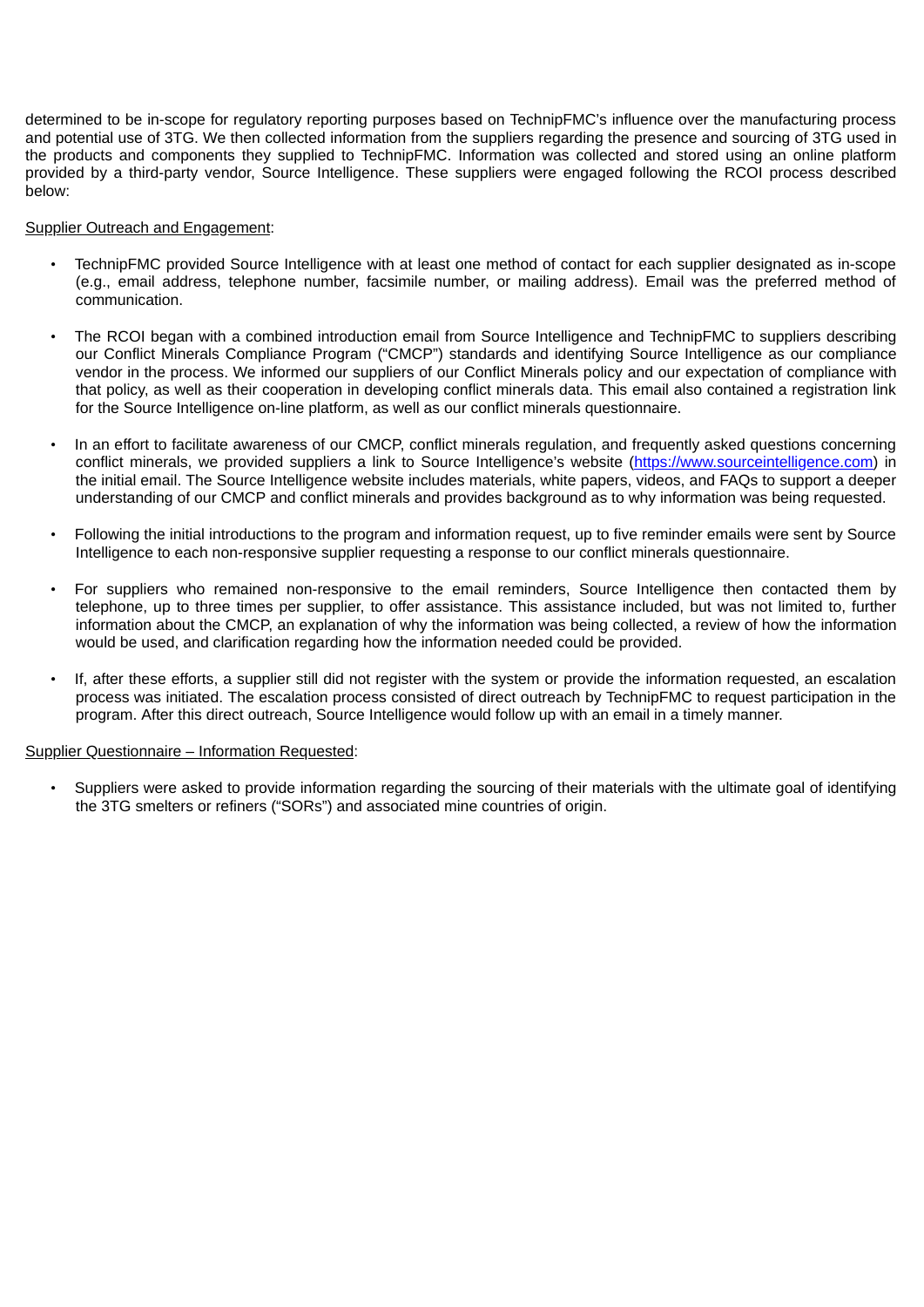- We requested that our suppliers respond to our conflict minerals questionnaire, which was based on the Responsible Minerals Initiative's (formerly known as the Conflict-Free Sourcing Initiative) Conflict Minerals Reporting Template 5.0 ("CMRT"), an initiative of the Responsible Business Alliance and Global e-Sustainability Initiative.
	- Suppliers were offered two options to submit the relevant information: uploading the CMRT in Microsoft Excel format into the Source Intelligence platform or completing an online version of the conflict minerals questionnaire directly within the Source Intelligence platform. In certain cases, if a supplier was unable to complete the relevant information on the platform, we or Source Intelligence uploaded the CMRT on their behalf.
	- Suppliers were able to provide responses at the part-specific, product-specific or company level. The majority of our suppliers provided their responses at a company level.
	- Where a supplier did not provide a CMRT, Source Intelligence requested information on its suppliers of products or components that might require 3TG for their production and/or functionality. These Tier 2 suppliers, and subsequent tiers of suppliers, as needed, were then engaged following the contact procedures explained above. When contact information was provided, Tier 2 and beyond suppliers were contacted via email or telephone in order to build a chain-of-custody back to the 3TG SOR. When needed, Source Intelligence executed nondisclosure agreements with our Suppliers to address and meet supplier concerns regarding the confidentiality of their data.

### Quality Assurance of Supplier Data:

- Supplier responses were evaluated for plausibility, consistency, and gaps. If any of the following "quality control" flags were raised, suppliers were automatically contacted by Source Intelligence on a bi-weekly basis with a request for additional clarification:
	- One or more SORs were listed for an unused mineral;
	- SOR information was not provided for a used mineral, or the SOR information provided did not relate to a verified metal processor in Source Intelligence's SOR database;
	- Supplier answered "yes" to sourcing from the Democratic Republic of the Congo or adjoining countries ("DRC"), but none of the SORs listed by such supplier are known to source from the DRC;
	- Supplier indicated that they had not received conflict minerals data for each metal from all its relevant suppliers;
	- Supplier indicated that they had not identified all of the SORs used for the products included in their declaration scope;
	- Supplier indicated that they had not provided all applicable SOR information received; and/or
	- Supplier indicated that 100% of the 3TG for products covered by their questionnaire originated from scrap/recycled sources, but one or more SORs listed are not known to be exclusive recyclers.

RCOI Results: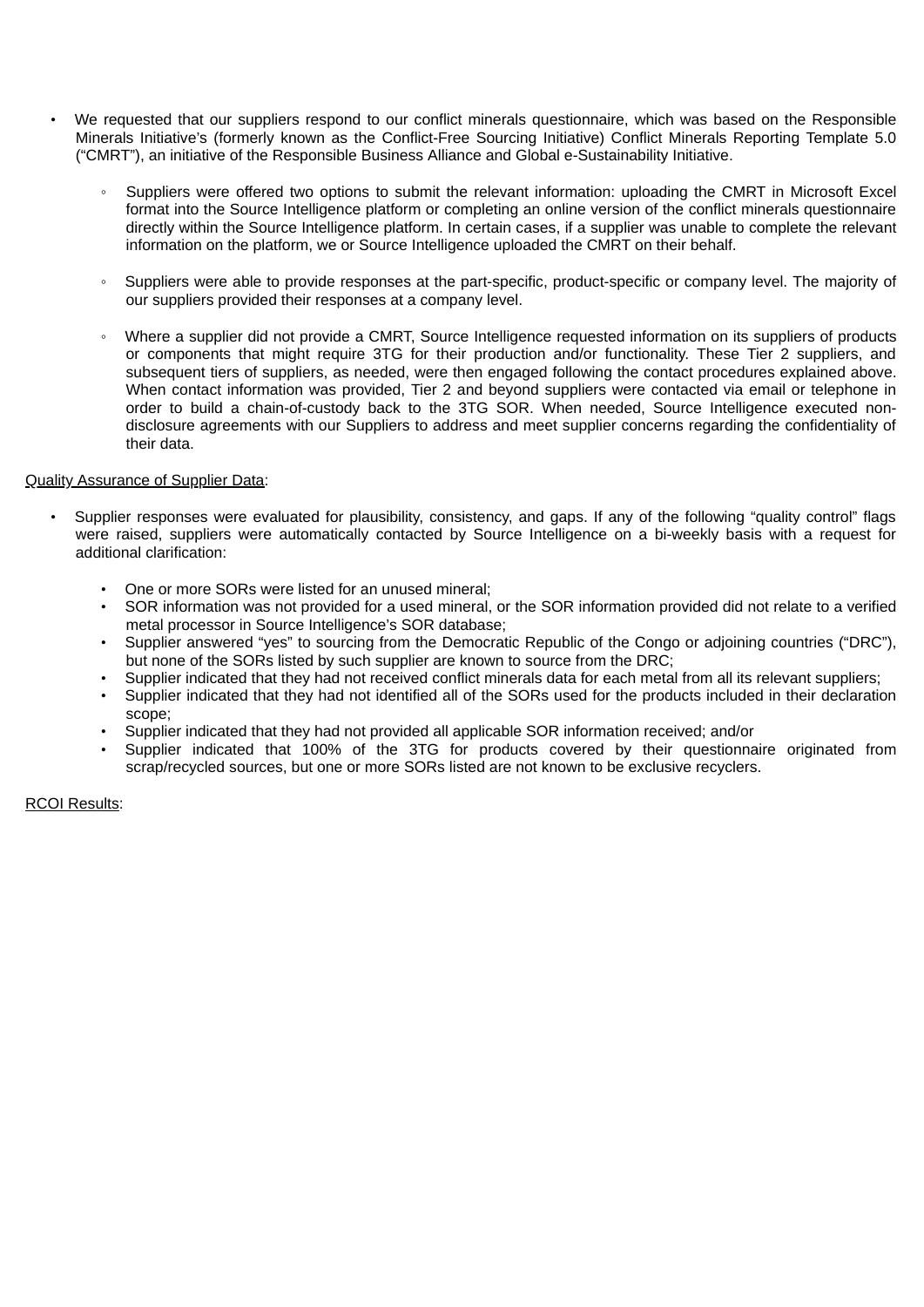Responding suppliers indicated one or more of the regulated metals (3TG) as necessary to the functionality or production of the products they supply to TechnipFMC. Based on our RCOI inquiry, we believe that certain of our products may contain 3TG that originated in the DRC and were not from recycled or scrap sources. As such, we then proceeded to exercise due diligence on the source and chain of custody of such 3TG.

### **4. Due Diligence**

For those supply chains with SORs that are known or thought to be sourcing from the DRC, additional investigation and diligence was needed to determine the source and chain-of-custody of the regulated metals. Our due diligence process was based on the Organisation for Economic Co-operation and Development's Due Diligence Guidance for Responsible Supply Chains of Minerals from Conflict-Affected and High-Risk Areas and accompanying supplements (the "OECD Framework"), which is an internationally recognized due diligence framework. All steps taken by us in preparing this Conflict Minerals Report were in accordance with the OECD Framework. The OECD Framework is written for the entire mineral supply chain and our due diligence measures were tailored to include steps appropriate for "downstream" companies.

Source Intelligence relies on the following internationally accepted audit standards to determine which SORs are considered "DRC Conflict Free": the Responsible Minerals Assurance Process, the London Bullion Market Association Good Delivery Program, and the Responsible Jewellery Council Chain-of-Custody Certification. Source Intelligence has become an official vendor member of the Responsible Minerals Initiative to further facilitate the exchange of supply chain data and technical information in the quest for global ethical sourcing of materials.

If an identified SOR was not certified by these internationally-recognized schemes, attempts were made to contact the SOR to gain more information about their sourcing practices, including countries of origin and transfer, and whether there were any internal due diligence procedures in place or other processes that the SOR followed to track the chain of custody of the source of its minerals. The relevant information we reviewed included whether the SOR had a documented, effective, and communicated conflict-free policy; an accounting system to support a mass balance of materials processed; and/or traceability documentation. Internet research was also performed to determine whether there were any outside sources of information regarding the SOR's sourcing practices. Up to three contact attempts were made to each SOR to gather information on mine country of origin and sourcing practices.

TechnipFMC's due diligence measures can only provide a reasonable, and not absolute, assurance regarding the source and custody of conflict minerals. Our due diligence process is based on the necessity to obtain information from our Tier 1 suppliers and those suppliers seeking similar information within their supply chains to identify the original sources of the necessary conflict minerals. Such sources of information may yield inaccurate or incomplete information, may not respond, and some may be subject to fraud. However, we have taken measures to verify responses and minimize these limitations but cannot guarantee the accuracy of the responses provided.

### **5. SORs and Countries of Origin**

The table below lists, as of April 23, 2020, the SORs known to supply necessary conflict minerals contained in our covered products and who source their conflict minerals from the DRC.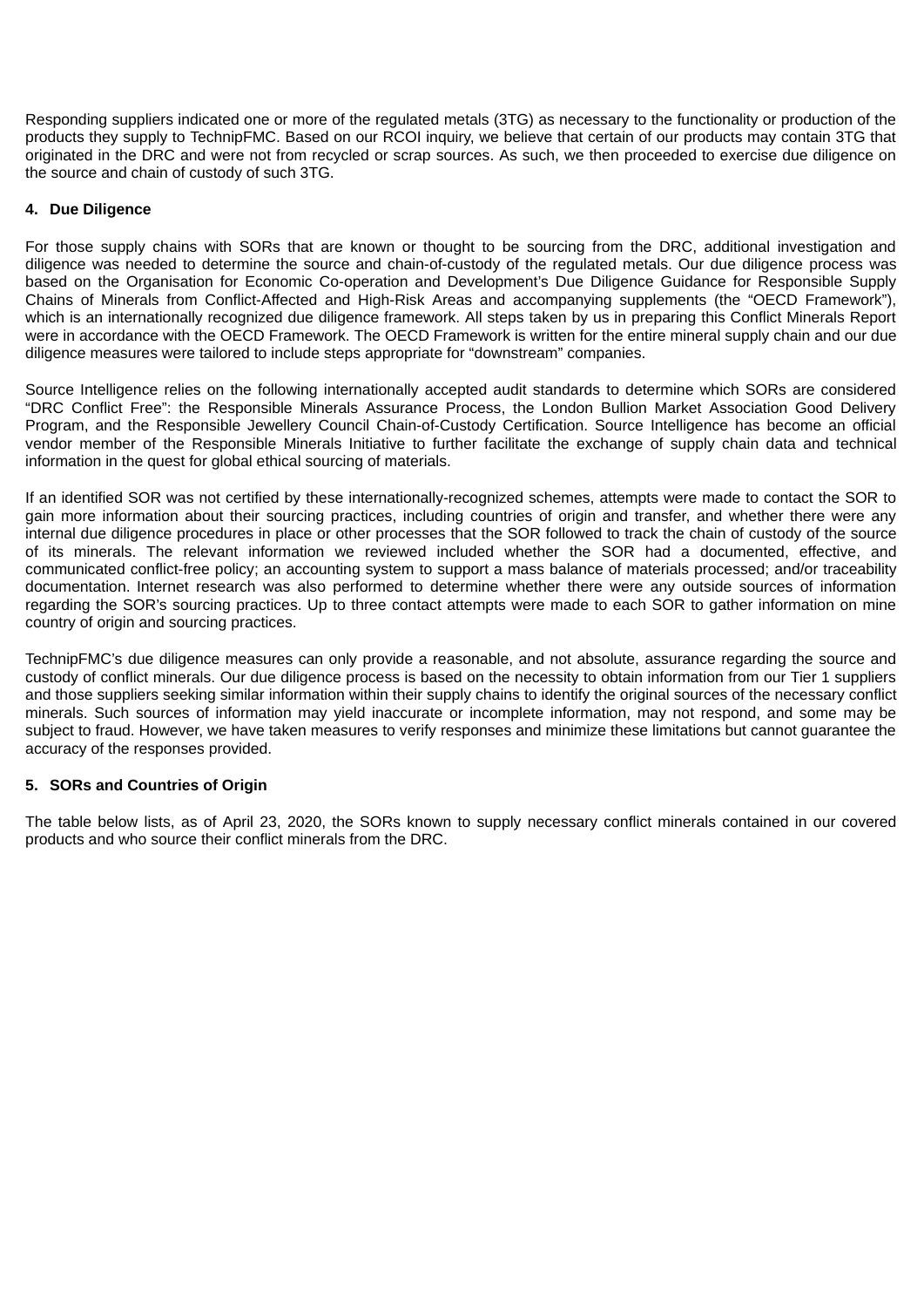| <b>Metal</b> | <b>Official Smelter Name</b>                    | <b>Country of Origin</b> | <b>Certified</b><br>Smelter <sup>1</sup> |
|--------------|-------------------------------------------------|--------------------------|------------------------------------------|
| Gold         | Almalyk Mining and Metallurgical Complex (AMMC) | Zambia                   | <b>YES</b>                               |
| Gold         | Almalyk Mining and Metallurgical Complex (AMMC) | DRC- Congo (Kinshasa)    | <b>YES</b>                               |
| Gold         | Asaka Riken Co., Ltd.                           | <b>Burundi</b>           | <b>YES</b>                               |
| Gold         | Asaka Riken Co., Ltd.                           | Rwanda                   | <b>YES</b>                               |
| Gold         | CCR Refinery - Glencore Canada Corporation      | DRC- Congo (Kinshasa)    | <b>YES</b>                               |
| Gold         | CCR Refinery - Glencore Canada Corporation      | Zambia                   | <b>YES</b>                               |
| Gold         | CCR Refinery - Glencore Canada Corporation      | DRC- Congo (Kinshasa)    | <b>YES</b>                               |
| Gold         | Jiangxi Copper Co., Ltd.                        | Rwanda                   | <b>YES</b>                               |
| Gold         | Mitsubishi Materials Corporation                | Congo (Brazzaville)      | <b>YES</b>                               |
| Gold         | Nihon Material Co., Ltd.                        | Rwanda                   | <b>YES</b>                               |
| Gold         | Nihon Material Co., Ltd.                        | DRC- Congo (Kinshasa)    | <b>YES</b>                               |
| Gold         | Prioksky Plant of Non-Ferrous Metals            | Rwanda                   | <b>YES</b>                               |
| Gold         | Rand Refinery (Pty) Ltd.                        | DRC- Congo (Kinshasa)    | <b>YES</b>                               |
| Gold         | Rand Refinery (Pty) Ltd.                        | Tanzania                 | <b>YES</b>                               |
| Gold         | <b>Samduck Precious Metals</b>                  | Rwanda                   | <b>YES</b>                               |
| Tantalum     | Changsha South Tantalum Niobium Co., Ltd.       | DRC- Congo (Kinshasa)    | <b>YES</b>                               |
| Tantalum     | F&X Electro-Materials Ltd.                      | Angola                   | <b>YES</b>                               |
| Tantalum     | F&X Electro-Materials Ltd.                      | <b>Burundi</b>           | <b>YES</b>                               |
| Tantalum     | F&X Electro-Materials Ltd.                      | South Sudan              | <b>YES</b>                               |
| Tantalum     | F&X Electro-Materials Ltd.                      | Rwanda                   | <b>YES</b>                               |
| Tantalum     | F&X Electro-Materials Ltd.                      | Tanzania                 | <b>YES</b>                               |
| Tantalum     | F&X Electro-Materials Ltd.                      | DRC- Congo (Kinshasa)    | <b>YES</b>                               |
| Tantalum     | F&X Electro-Materials Ltd.                      | Zambia                   | <b>YES</b>                               |
| Tantalum     | F&X Electro-Materials Ltd.                      | Congo (Brazzaville)      | <b>YES</b>                               |
| Tantalum     | F&X Electro-Materials Ltd.                      | Uganda                   | <b>YES</b>                               |
| Tantalum     | F&X Electro-Materials Ltd.                      | Central African Republic | <b>YES</b>                               |
| Tantalum     | Global Advanced Metals Aizu                     | DRC- Congo (Kinshasa)    | <b>YES</b>                               |
| Tantalum     | <b>Global Advanced Metals Aizu</b>              | Uganda                   | <b>YES</b>                               |
| Tantalum     | Global Advanced Metals Aizu                     | South Sudan              | <b>YES</b>                               |
| Tantalum     | Global Advanced Metals Aizu                     | Central African Republic | <b>YES</b>                               |
| Tantalum     | Global Advanced Metals Aizu                     | <b>Burundi</b>           | <b>YES</b>                               |
| Tantalum     | Global Advanced Metals Aizu                     | Rwanda                   | <b>YES</b>                               |
| Tantalum     | <b>Global Advanced Metals Aizu</b>              | Angola                   | <b>YES</b>                               |
| Tantalum     | Global Advanced Metals Aizu                     | Congo (Brazzaville)      | <b>YES</b>                               |
| Tantalum     | Global Advanced Metals Aizu                     | Tanzania                 | <b>YES</b>                               |
| Tantalum     | Global Advanced Metals Aizu                     | Zambia                   | <b>YES</b>                               |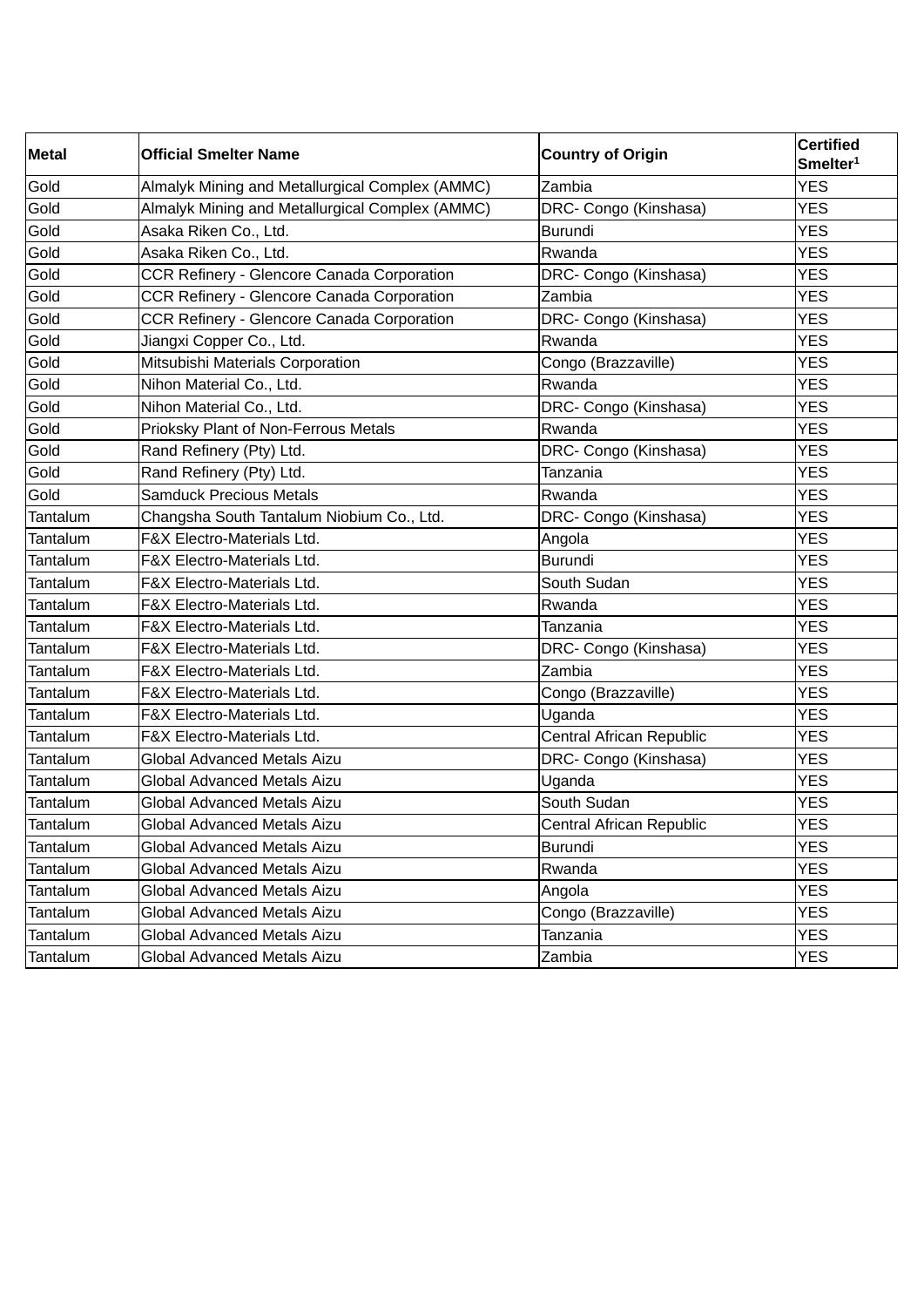| Tantalum | Global Advanced Metals Boyertown         | Angola                   | <b>YES</b> |
|----------|------------------------------------------|--------------------------|------------|
| Tantalum | Global Advanced Metals Boyertown         | Rwanda                   | <b>YES</b> |
| Tantalum | Global Advanced Metals Boyertown         | Zambia                   | <b>YES</b> |
| Tantalum | Global Advanced Metals Boyertown         | Tanzania                 | <b>YES</b> |
| Tantalum | Global Advanced Metals Boyertown         | Central African Republic | <b>YES</b> |
| Tantalum | Global Advanced Metals Boyertown         | Congo (Brazzaville)      | <b>YES</b> |
| Tantalum | Global Advanced Metals Boyertown         | Uganda                   | <b>YES</b> |
| Tantalum | Global Advanced Metals Boyertown         | <b>Burundi</b>           | <b>YES</b> |
| Tantalum | Global Advanced Metals Boyertown         | DRC- Congo (Kinshasa)    | <b>YES</b> |
| Tantalum | Global Advanced Metals Boyertown         | South Sudan              | <b>YES</b> |
| Tantalum | Guangdong Zhiyuan New Material Co., Ltd. | DRC- Congo (Kinshasa)    | <b>YES</b> |
| Tantalum | Guangdong Zhiyuan New Material Co., Ltd. | Rwanda                   | <b>YES</b> |
| Tantalum | H.C. Starck Co., Ltd.                    | <b>Burundi</b>           | <b>YES</b> |
| Tantalum | H.C. Starck Co., Ltd.                    | Uganda                   | <b>YES</b> |
| Tantalum | H.C. Starck Co., Ltd.                    | DRC- Congo (Kinshasa)    | <b>YES</b> |
| Tantalum | H.C. Starck Co., Ltd.                    | Tanzania                 | <b>YES</b> |
| Tantalum | H.C. Starck Co., Ltd.                    | Congo (Brazzaville)      | <b>YES</b> |
| Tantalum | H.C. Starck Co., Ltd.                    | Rwanda                   | <b>YES</b> |
| Tantalum | H.C. Starck Co., Ltd.                    | South Sudan              | <b>YES</b> |
| Tantalum | H.C. Starck Co., Ltd.                    | Zambia                   | <b>YES</b> |
| Tantalum | H.C. Starck Co., Ltd.                    | Central African Republic | <b>YES</b> |
| Tantalum | H.C. Starck Co., Ltd.                    | Angola                   | <b>YES</b> |
| Tantalum | H.C. Starck Hermsdorf GmbH               | Rwanda                   | <b>YES</b> |
| Tantalum | H.C. Starck Hermsdorf GmbH               | Burundi                  | <b>YES</b> |
| Tantalum | H.C. Starck Hermsdorf GmbH               | DRC- Congo (Kinshasa)    | <b>YES</b> |
| Tantalum | H.C. Starck Inc.                         | Rwanda                   | <b>YES</b> |
| Tantalum | H.C. Starck Inc.                         | Congo (Brazzaville)      | <b>YES</b> |
| Tantalum | H.C. Starck Inc.                         | <b>Burundi</b>           | <b>YES</b> |
| Tantalum | H.C. Starck Ltd.                         | Rwanda                   | <b>YES</b> |
| Tantalum | H.C. Starck Smelting GmbH & Co. KG       | Rwanda                   | <b>YES</b> |
| Tantalum | H.C. Starck Smelting GmbH & Co. KG       | DRC- Congo (Kinshasa)    | <b>YES</b> |
| Tantalum | H.C. Starck Smelting GmbH & Co. KG       | <b>Burundi</b>           | <b>YES</b> |
| Tantalum | H.C. Starck Smelting GmbH & Co. KG       | Congo (Brazzaville)      | <b>YES</b> |
| Tantalum | H.C. Starck Tantalum and Niobium GmbH    | Rwanda                   | <b>YES</b> |
| Tantalum | H.C. Starck Tantalum and Niobium GmbH    | Angola                   | <b>YES</b> |
| Tantalum | H.C. Starck Tantalum and Niobium GmbH    | South Sudan              | <b>YES</b> |
| Tantalum | H.C. Starck Tantalum and Niobium GmbH    | Zambia                   | <b>YES</b> |
| Tantalum | H.C. Starck Tantalum and Niobium GmbH    | Central African Republic | <b>YES</b> |
| Tantalum | H.C. Starck Tantalum and Niobium GmbH    | Tanzania                 | <b>YES</b> |
| Tantalum | H.C. Starck Tantalum and Niobium GmbH    | DRC- Congo (Kinshasa)    | <b>YES</b> |
| Tantalum | H.C. Starck Tantalum and Niobium GmbH    | Uganda                   | <b>YES</b> |
|          |                                          |                          |            |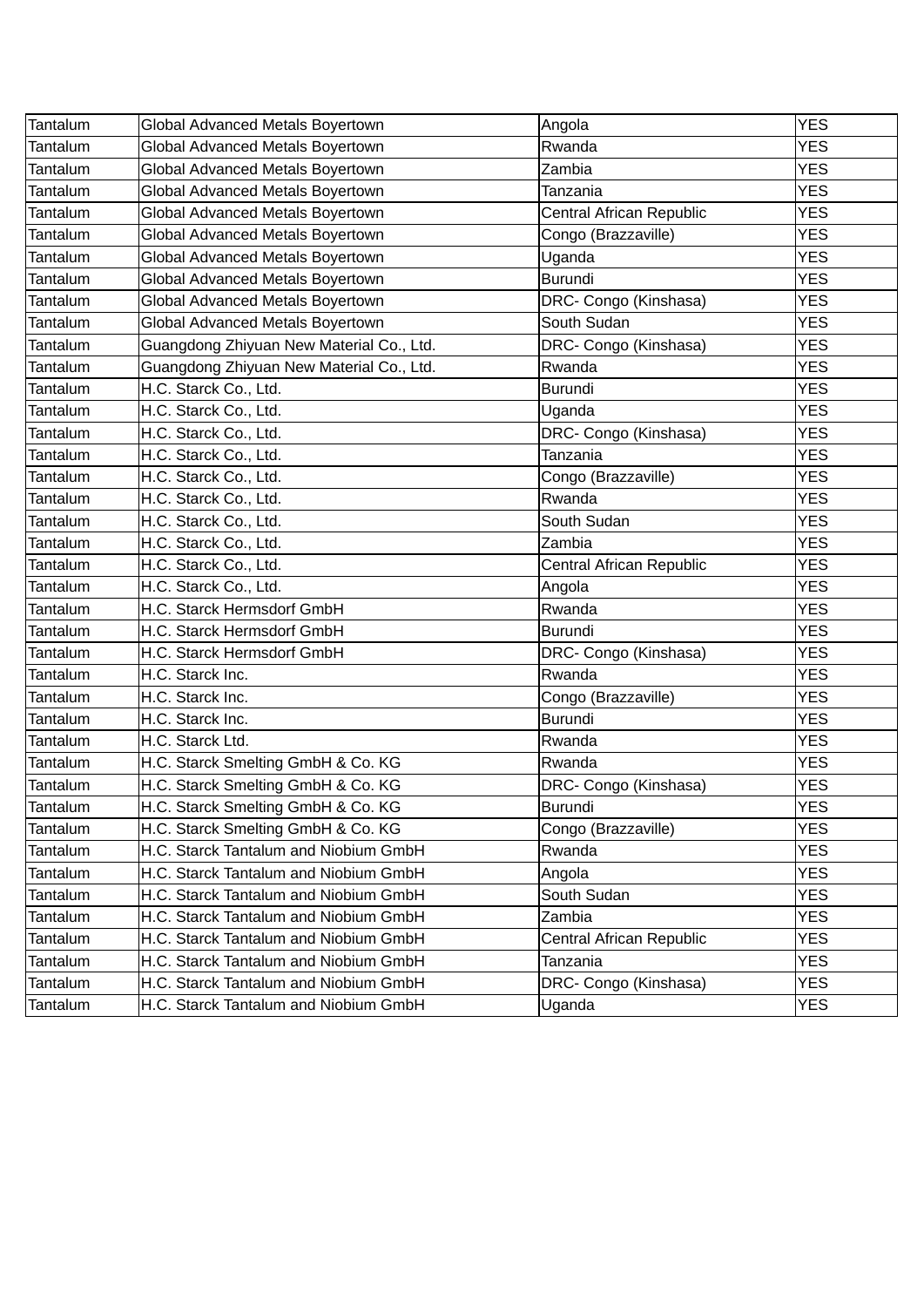| <b>YES</b><br>H.C. Starck Tantalum and Niobium GmbH<br>Congo (Brazzaville)<br>H.C. Starck Tantalum and Niobium GmbH<br><b>Burundi</b><br><b>YES</b><br><b>YES</b><br>JiuJiang JinXin Nonferrous Metals Co., Ltd.<br>Angola<br>JiuJiang JinXin Nonferrous Metals Co., Ltd.<br>Zambia<br><b>YES</b><br>JiuJiang JinXin Nonferrous Metals Co., Ltd.<br><b>YES</b><br><b>Burundi</b><br><b>YES</b><br>JiuJiang JinXin Nonferrous Metals Co., Ltd.<br>Tanzania<br>JiuJiang JinXin Nonferrous Metals Co., Ltd.<br><b>YES</b><br>Congo (Brazzaville)<br>JiuJiang JinXin Nonferrous Metals Co., Ltd.<br>DRC- Congo (Kinshasa)<br><b>YES</b><br>JiuJiang JinXin Nonferrous Metals Co., Ltd.<br>Central African Republic<br><b>YES</b><br>South Sudan<br><b>YES</b><br>JiuJiang JinXin Nonferrous Metals Co., Ltd.<br>JiuJiang JinXin Nonferrous Metals Co., Ltd.<br><b>YES</b><br>Rwanda<br>JiuJiang JinXin Nonferrous Metals Co., Ltd.<br><b>YES</b><br>Uganda<br>DRC- Congo (Kinshasa)<br><b>YES</b><br>Jiujiang Tanbre Co., Ltd.<br>Congo (Brazzaville)<br><b>YES</b><br>Jiujiang Tanbre Co., Ltd.<br>Jiujiang Tanbre Co., Ltd.<br><b>YES</b><br>Tanzania<br><b>YES</b><br>Jiujiang Tanbre Co., Ltd.<br>Uganda<br><b>YES</b><br>Jiujiang Tanbre Co., Ltd.<br>Rwanda<br><b>YES</b><br>Jiujiang Tanbre Co., Ltd.<br>DRC- Congo (Kinshasa)<br>Jiujiang Tanbre Co., Ltd.<br><b>Burundi</b><br><b>YES</b><br><b>YES</b><br>Jiujiang Tanbre Co., Ltd.<br>South Sudan<br><b>YES</b><br>Jiujiang Tanbre Co., Ltd.<br>Central African Republic<br>Jiujiang Tanbre Co., Ltd.<br><b>YES</b><br>Angola<br>Jiujiang Tanbre Co., Ltd.<br>Zambia<br><b>YES</b><br>Jiujiang Zhongao Tantalum & Niobium Co., Ltd.<br><b>YES</b><br>DRC- Congo (Kinshasa)<br><b>KEMET Blue Metals</b><br><b>YES</b><br>Tanzania<br><b>YES</b><br><b>KEMET Blue Metals</b><br>Rwanda<br>South Sudan<br><b>YES</b><br><b>KEMET Blue Metals</b><br><b>YES</b><br>Zambia<br><b>KEMET Blue Metals</b><br><b>YES</b><br><b>KEMET Blue Metals</b><br>Central African Republic<br>DRC- Congo (Kinshasa)<br><b>YES</b><br><b>KEMET Blue Metals</b><br>Congo (Brazzaville)<br><b>YES</b><br><b>KEMET Blue Metals</b><br><b>YES</b><br><b>KEMET Blue Metals</b><br>Angola<br>Uganda<br><b>KEMET Blue Metals</b><br><b>YES</b><br>Burundi<br><b>YES</b><br><b>KEMET Blue Metals</b><br>LSM Brasil S.A.<br>DRC- Congo (Kinshasa)<br><b>YES</b><br><b>YES</b><br>Ningxia Orient Tantalum Industry Co., Ltd.<br>Central African Republic<br><b>YES</b><br>Ningxia Orient Tantalum Industry Co., Ltd.<br>Uganda<br>Ningxia Orient Tantalum Industry Co., Ltd.<br><b>YES</b><br>Congo (Brazzaville)<br><b>YES</b><br>Ningxia Orient Tantalum Industry Co., Ltd.<br>Zambia<br>Ningxia Orient Tantalum Industry Co., Ltd.<br><b>YES</b><br>Burundi<br>Ningxia Orient Tantalum Industry Co., Ltd.<br>South Sudan<br><b>YES</b><br>Ningxia Orient Tantalum Industry Co., Ltd.<br><b>YES</b><br>Tanzania |                 |                                            |        |            |
|--------------------------------------------------------------------------------------------------------------------------------------------------------------------------------------------------------------------------------------------------------------------------------------------------------------------------------------------------------------------------------------------------------------------------------------------------------------------------------------------------------------------------------------------------------------------------------------------------------------------------------------------------------------------------------------------------------------------------------------------------------------------------------------------------------------------------------------------------------------------------------------------------------------------------------------------------------------------------------------------------------------------------------------------------------------------------------------------------------------------------------------------------------------------------------------------------------------------------------------------------------------------------------------------------------------------------------------------------------------------------------------------------------------------------------------------------------------------------------------------------------------------------------------------------------------------------------------------------------------------------------------------------------------------------------------------------------------------------------------------------------------------------------------------------------------------------------------------------------------------------------------------------------------------------------------------------------------------------------------------------------------------------------------------------------------------------------------------------------------------------------------------------------------------------------------------------------------------------------------------------------------------------------------------------------------------------------------------------------------------------------------------------------------------------------------------------------------------------------------------------------------------------------------------------------------------------------------------------------------------------------------------------------------------------------------------------------------------------------------------------------------------------------------------------------------------------------------------------------------------------------------------------------------------------------------------|-----------------|--------------------------------------------|--------|------------|
|                                                                                                                                                                                                                                                                                                                                                                                                                                                                                                                                                                                                                                                                                                                                                                                                                                                                                                                                                                                                                                                                                                                                                                                                                                                                                                                                                                                                                                                                                                                                                                                                                                                                                                                                                                                                                                                                                                                                                                                                                                                                                                                                                                                                                                                                                                                                                                                                                                                                                                                                                                                                                                                                                                                                                                                                                                                                                                                                            | Tantalum        |                                            |        |            |
|                                                                                                                                                                                                                                                                                                                                                                                                                                                                                                                                                                                                                                                                                                                                                                                                                                                                                                                                                                                                                                                                                                                                                                                                                                                                                                                                                                                                                                                                                                                                                                                                                                                                                                                                                                                                                                                                                                                                                                                                                                                                                                                                                                                                                                                                                                                                                                                                                                                                                                                                                                                                                                                                                                                                                                                                                                                                                                                                            | Tantalum        |                                            |        |            |
|                                                                                                                                                                                                                                                                                                                                                                                                                                                                                                                                                                                                                                                                                                                                                                                                                                                                                                                                                                                                                                                                                                                                                                                                                                                                                                                                                                                                                                                                                                                                                                                                                                                                                                                                                                                                                                                                                                                                                                                                                                                                                                                                                                                                                                                                                                                                                                                                                                                                                                                                                                                                                                                                                                                                                                                                                                                                                                                                            | Tantalum        |                                            |        |            |
|                                                                                                                                                                                                                                                                                                                                                                                                                                                                                                                                                                                                                                                                                                                                                                                                                                                                                                                                                                                                                                                                                                                                                                                                                                                                                                                                                                                                                                                                                                                                                                                                                                                                                                                                                                                                                                                                                                                                                                                                                                                                                                                                                                                                                                                                                                                                                                                                                                                                                                                                                                                                                                                                                                                                                                                                                                                                                                                                            | Tantalum        |                                            |        |            |
|                                                                                                                                                                                                                                                                                                                                                                                                                                                                                                                                                                                                                                                                                                                                                                                                                                                                                                                                                                                                                                                                                                                                                                                                                                                                                                                                                                                                                                                                                                                                                                                                                                                                                                                                                                                                                                                                                                                                                                                                                                                                                                                                                                                                                                                                                                                                                                                                                                                                                                                                                                                                                                                                                                                                                                                                                                                                                                                                            | Tantalum        |                                            |        |            |
|                                                                                                                                                                                                                                                                                                                                                                                                                                                                                                                                                                                                                                                                                                                                                                                                                                                                                                                                                                                                                                                                                                                                                                                                                                                                                                                                                                                                                                                                                                                                                                                                                                                                                                                                                                                                                                                                                                                                                                                                                                                                                                                                                                                                                                                                                                                                                                                                                                                                                                                                                                                                                                                                                                                                                                                                                                                                                                                                            | Tantalum        |                                            |        |            |
|                                                                                                                                                                                                                                                                                                                                                                                                                                                                                                                                                                                                                                                                                                                                                                                                                                                                                                                                                                                                                                                                                                                                                                                                                                                                                                                                                                                                                                                                                                                                                                                                                                                                                                                                                                                                                                                                                                                                                                                                                                                                                                                                                                                                                                                                                                                                                                                                                                                                                                                                                                                                                                                                                                                                                                                                                                                                                                                                            | Tantalum        |                                            |        |            |
|                                                                                                                                                                                                                                                                                                                                                                                                                                                                                                                                                                                                                                                                                                                                                                                                                                                                                                                                                                                                                                                                                                                                                                                                                                                                                                                                                                                                                                                                                                                                                                                                                                                                                                                                                                                                                                                                                                                                                                                                                                                                                                                                                                                                                                                                                                                                                                                                                                                                                                                                                                                                                                                                                                                                                                                                                                                                                                                                            | Tantalum        |                                            |        |            |
|                                                                                                                                                                                                                                                                                                                                                                                                                                                                                                                                                                                                                                                                                                                                                                                                                                                                                                                                                                                                                                                                                                                                                                                                                                                                                                                                                                                                                                                                                                                                                                                                                                                                                                                                                                                                                                                                                                                                                                                                                                                                                                                                                                                                                                                                                                                                                                                                                                                                                                                                                                                                                                                                                                                                                                                                                                                                                                                                            | Tantalum        |                                            |        |            |
|                                                                                                                                                                                                                                                                                                                                                                                                                                                                                                                                                                                                                                                                                                                                                                                                                                                                                                                                                                                                                                                                                                                                                                                                                                                                                                                                                                                                                                                                                                                                                                                                                                                                                                                                                                                                                                                                                                                                                                                                                                                                                                                                                                                                                                                                                                                                                                                                                                                                                                                                                                                                                                                                                                                                                                                                                                                                                                                                            | Tantalum        |                                            |        |            |
|                                                                                                                                                                                                                                                                                                                                                                                                                                                                                                                                                                                                                                                                                                                                                                                                                                                                                                                                                                                                                                                                                                                                                                                                                                                                                                                                                                                                                                                                                                                                                                                                                                                                                                                                                                                                                                                                                                                                                                                                                                                                                                                                                                                                                                                                                                                                                                                                                                                                                                                                                                                                                                                                                                                                                                                                                                                                                                                                            | Tantalum        |                                            |        |            |
|                                                                                                                                                                                                                                                                                                                                                                                                                                                                                                                                                                                                                                                                                                                                                                                                                                                                                                                                                                                                                                                                                                                                                                                                                                                                                                                                                                                                                                                                                                                                                                                                                                                                                                                                                                                                                                                                                                                                                                                                                                                                                                                                                                                                                                                                                                                                                                                                                                                                                                                                                                                                                                                                                                                                                                                                                                                                                                                                            | Tantalum        |                                            |        |            |
|                                                                                                                                                                                                                                                                                                                                                                                                                                                                                                                                                                                                                                                                                                                                                                                                                                                                                                                                                                                                                                                                                                                                                                                                                                                                                                                                                                                                                                                                                                                                                                                                                                                                                                                                                                                                                                                                                                                                                                                                                                                                                                                                                                                                                                                                                                                                                                                                                                                                                                                                                                                                                                                                                                                                                                                                                                                                                                                                            | Tantalum        |                                            |        |            |
|                                                                                                                                                                                                                                                                                                                                                                                                                                                                                                                                                                                                                                                                                                                                                                                                                                                                                                                                                                                                                                                                                                                                                                                                                                                                                                                                                                                                                                                                                                                                                                                                                                                                                                                                                                                                                                                                                                                                                                                                                                                                                                                                                                                                                                                                                                                                                                                                                                                                                                                                                                                                                                                                                                                                                                                                                                                                                                                                            | Tantalum        |                                            |        |            |
|                                                                                                                                                                                                                                                                                                                                                                                                                                                                                                                                                                                                                                                                                                                                                                                                                                                                                                                                                                                                                                                                                                                                                                                                                                                                                                                                                                                                                                                                                                                                                                                                                                                                                                                                                                                                                                                                                                                                                                                                                                                                                                                                                                                                                                                                                                                                                                                                                                                                                                                                                                                                                                                                                                                                                                                                                                                                                                                                            | Tantalum        |                                            |        |            |
|                                                                                                                                                                                                                                                                                                                                                                                                                                                                                                                                                                                                                                                                                                                                                                                                                                                                                                                                                                                                                                                                                                                                                                                                                                                                                                                                                                                                                                                                                                                                                                                                                                                                                                                                                                                                                                                                                                                                                                                                                                                                                                                                                                                                                                                                                                                                                                                                                                                                                                                                                                                                                                                                                                                                                                                                                                                                                                                                            | Tantalum        |                                            |        |            |
|                                                                                                                                                                                                                                                                                                                                                                                                                                                                                                                                                                                                                                                                                                                                                                                                                                                                                                                                                                                                                                                                                                                                                                                                                                                                                                                                                                                                                                                                                                                                                                                                                                                                                                                                                                                                                                                                                                                                                                                                                                                                                                                                                                                                                                                                                                                                                                                                                                                                                                                                                                                                                                                                                                                                                                                                                                                                                                                                            | Tantalum        |                                            |        |            |
|                                                                                                                                                                                                                                                                                                                                                                                                                                                                                                                                                                                                                                                                                                                                                                                                                                                                                                                                                                                                                                                                                                                                                                                                                                                                                                                                                                                                                                                                                                                                                                                                                                                                                                                                                                                                                                                                                                                                                                                                                                                                                                                                                                                                                                                                                                                                                                                                                                                                                                                                                                                                                                                                                                                                                                                                                                                                                                                                            | Tantalum        |                                            |        |            |
|                                                                                                                                                                                                                                                                                                                                                                                                                                                                                                                                                                                                                                                                                                                                                                                                                                                                                                                                                                                                                                                                                                                                                                                                                                                                                                                                                                                                                                                                                                                                                                                                                                                                                                                                                                                                                                                                                                                                                                                                                                                                                                                                                                                                                                                                                                                                                                                                                                                                                                                                                                                                                                                                                                                                                                                                                                                                                                                                            | Tantalum        |                                            |        |            |
|                                                                                                                                                                                                                                                                                                                                                                                                                                                                                                                                                                                                                                                                                                                                                                                                                                                                                                                                                                                                                                                                                                                                                                                                                                                                                                                                                                                                                                                                                                                                                                                                                                                                                                                                                                                                                                                                                                                                                                                                                                                                                                                                                                                                                                                                                                                                                                                                                                                                                                                                                                                                                                                                                                                                                                                                                                                                                                                                            | Tantalum        |                                            |        |            |
|                                                                                                                                                                                                                                                                                                                                                                                                                                                                                                                                                                                                                                                                                                                                                                                                                                                                                                                                                                                                                                                                                                                                                                                                                                                                                                                                                                                                                                                                                                                                                                                                                                                                                                                                                                                                                                                                                                                                                                                                                                                                                                                                                                                                                                                                                                                                                                                                                                                                                                                                                                                                                                                                                                                                                                                                                                                                                                                                            | Tantalum        |                                            |        |            |
|                                                                                                                                                                                                                                                                                                                                                                                                                                                                                                                                                                                                                                                                                                                                                                                                                                                                                                                                                                                                                                                                                                                                                                                                                                                                                                                                                                                                                                                                                                                                                                                                                                                                                                                                                                                                                                                                                                                                                                                                                                                                                                                                                                                                                                                                                                                                                                                                                                                                                                                                                                                                                                                                                                                                                                                                                                                                                                                                            | Tantalum        |                                            |        |            |
|                                                                                                                                                                                                                                                                                                                                                                                                                                                                                                                                                                                                                                                                                                                                                                                                                                                                                                                                                                                                                                                                                                                                                                                                                                                                                                                                                                                                                                                                                                                                                                                                                                                                                                                                                                                                                                                                                                                                                                                                                                                                                                                                                                                                                                                                                                                                                                                                                                                                                                                                                                                                                                                                                                                                                                                                                                                                                                                                            | Tantalum        |                                            |        |            |
|                                                                                                                                                                                                                                                                                                                                                                                                                                                                                                                                                                                                                                                                                                                                                                                                                                                                                                                                                                                                                                                                                                                                                                                                                                                                                                                                                                                                                                                                                                                                                                                                                                                                                                                                                                                                                                                                                                                                                                                                                                                                                                                                                                                                                                                                                                                                                                                                                                                                                                                                                                                                                                                                                                                                                                                                                                                                                                                                            | Tantalum        |                                            |        |            |
|                                                                                                                                                                                                                                                                                                                                                                                                                                                                                                                                                                                                                                                                                                                                                                                                                                                                                                                                                                                                                                                                                                                                                                                                                                                                                                                                                                                                                                                                                                                                                                                                                                                                                                                                                                                                                                                                                                                                                                                                                                                                                                                                                                                                                                                                                                                                                                                                                                                                                                                                                                                                                                                                                                                                                                                                                                                                                                                                            | Tantalum        |                                            |        |            |
|                                                                                                                                                                                                                                                                                                                                                                                                                                                                                                                                                                                                                                                                                                                                                                                                                                                                                                                                                                                                                                                                                                                                                                                                                                                                                                                                                                                                                                                                                                                                                                                                                                                                                                                                                                                                                                                                                                                                                                                                                                                                                                                                                                                                                                                                                                                                                                                                                                                                                                                                                                                                                                                                                                                                                                                                                                                                                                                                            | Tantalum        |                                            |        |            |
|                                                                                                                                                                                                                                                                                                                                                                                                                                                                                                                                                                                                                                                                                                                                                                                                                                                                                                                                                                                                                                                                                                                                                                                                                                                                                                                                                                                                                                                                                                                                                                                                                                                                                                                                                                                                                                                                                                                                                                                                                                                                                                                                                                                                                                                                                                                                                                                                                                                                                                                                                                                                                                                                                                                                                                                                                                                                                                                                            | Tantalum        |                                            |        |            |
|                                                                                                                                                                                                                                                                                                                                                                                                                                                                                                                                                                                                                                                                                                                                                                                                                                                                                                                                                                                                                                                                                                                                                                                                                                                                                                                                                                                                                                                                                                                                                                                                                                                                                                                                                                                                                                                                                                                                                                                                                                                                                                                                                                                                                                                                                                                                                                                                                                                                                                                                                                                                                                                                                                                                                                                                                                                                                                                                            | Tantalum        |                                            |        |            |
|                                                                                                                                                                                                                                                                                                                                                                                                                                                                                                                                                                                                                                                                                                                                                                                                                                                                                                                                                                                                                                                                                                                                                                                                                                                                                                                                                                                                                                                                                                                                                                                                                                                                                                                                                                                                                                                                                                                                                                                                                                                                                                                                                                                                                                                                                                                                                                                                                                                                                                                                                                                                                                                                                                                                                                                                                                                                                                                                            | Tantalum        |                                            |        |            |
|                                                                                                                                                                                                                                                                                                                                                                                                                                                                                                                                                                                                                                                                                                                                                                                                                                                                                                                                                                                                                                                                                                                                                                                                                                                                                                                                                                                                                                                                                                                                                                                                                                                                                                                                                                                                                                                                                                                                                                                                                                                                                                                                                                                                                                                                                                                                                                                                                                                                                                                                                                                                                                                                                                                                                                                                                                                                                                                                            | Tantalum        |                                            |        |            |
|                                                                                                                                                                                                                                                                                                                                                                                                                                                                                                                                                                                                                                                                                                                                                                                                                                                                                                                                                                                                                                                                                                                                                                                                                                                                                                                                                                                                                                                                                                                                                                                                                                                                                                                                                                                                                                                                                                                                                                                                                                                                                                                                                                                                                                                                                                                                                                                                                                                                                                                                                                                                                                                                                                                                                                                                                                                                                                                                            | Tantalum        |                                            |        |            |
|                                                                                                                                                                                                                                                                                                                                                                                                                                                                                                                                                                                                                                                                                                                                                                                                                                                                                                                                                                                                                                                                                                                                                                                                                                                                                                                                                                                                                                                                                                                                                                                                                                                                                                                                                                                                                                                                                                                                                                                                                                                                                                                                                                                                                                                                                                                                                                                                                                                                                                                                                                                                                                                                                                                                                                                                                                                                                                                                            | <b>Tantalum</b> |                                            |        |            |
|                                                                                                                                                                                                                                                                                                                                                                                                                                                                                                                                                                                                                                                                                                                                                                                                                                                                                                                                                                                                                                                                                                                                                                                                                                                                                                                                                                                                                                                                                                                                                                                                                                                                                                                                                                                                                                                                                                                                                                                                                                                                                                                                                                                                                                                                                                                                                                                                                                                                                                                                                                                                                                                                                                                                                                                                                                                                                                                                            | Tantalum        |                                            |        |            |
|                                                                                                                                                                                                                                                                                                                                                                                                                                                                                                                                                                                                                                                                                                                                                                                                                                                                                                                                                                                                                                                                                                                                                                                                                                                                                                                                                                                                                                                                                                                                                                                                                                                                                                                                                                                                                                                                                                                                                                                                                                                                                                                                                                                                                                                                                                                                                                                                                                                                                                                                                                                                                                                                                                                                                                                                                                                                                                                                            | Tantalum        |                                            |        |            |
|                                                                                                                                                                                                                                                                                                                                                                                                                                                                                                                                                                                                                                                                                                                                                                                                                                                                                                                                                                                                                                                                                                                                                                                                                                                                                                                                                                                                                                                                                                                                                                                                                                                                                                                                                                                                                                                                                                                                                                                                                                                                                                                                                                                                                                                                                                                                                                                                                                                                                                                                                                                                                                                                                                                                                                                                                                                                                                                                            | Tantalum        |                                            |        |            |
|                                                                                                                                                                                                                                                                                                                                                                                                                                                                                                                                                                                                                                                                                                                                                                                                                                                                                                                                                                                                                                                                                                                                                                                                                                                                                                                                                                                                                                                                                                                                                                                                                                                                                                                                                                                                                                                                                                                                                                                                                                                                                                                                                                                                                                                                                                                                                                                                                                                                                                                                                                                                                                                                                                                                                                                                                                                                                                                                            | Tantalum        |                                            |        |            |
|                                                                                                                                                                                                                                                                                                                                                                                                                                                                                                                                                                                                                                                                                                                                                                                                                                                                                                                                                                                                                                                                                                                                                                                                                                                                                                                                                                                                                                                                                                                                                                                                                                                                                                                                                                                                                                                                                                                                                                                                                                                                                                                                                                                                                                                                                                                                                                                                                                                                                                                                                                                                                                                                                                                                                                                                                                                                                                                                            | Tantalum        |                                            |        |            |
|                                                                                                                                                                                                                                                                                                                                                                                                                                                                                                                                                                                                                                                                                                                                                                                                                                                                                                                                                                                                                                                                                                                                                                                                                                                                                                                                                                                                                                                                                                                                                                                                                                                                                                                                                                                                                                                                                                                                                                                                                                                                                                                                                                                                                                                                                                                                                                                                                                                                                                                                                                                                                                                                                                                                                                                                                                                                                                                                            | Tantalum        |                                            |        |            |
|                                                                                                                                                                                                                                                                                                                                                                                                                                                                                                                                                                                                                                                                                                                                                                                                                                                                                                                                                                                                                                                                                                                                                                                                                                                                                                                                                                                                                                                                                                                                                                                                                                                                                                                                                                                                                                                                                                                                                                                                                                                                                                                                                                                                                                                                                                                                                                                                                                                                                                                                                                                                                                                                                                                                                                                                                                                                                                                                            | <b>Tantalum</b> |                                            |        |            |
|                                                                                                                                                                                                                                                                                                                                                                                                                                                                                                                                                                                                                                                                                                                                                                                                                                                                                                                                                                                                                                                                                                                                                                                                                                                                                                                                                                                                                                                                                                                                                                                                                                                                                                                                                                                                                                                                                                                                                                                                                                                                                                                                                                                                                                                                                                                                                                                                                                                                                                                                                                                                                                                                                                                                                                                                                                                                                                                                            | Tantalum        |                                            |        |            |
|                                                                                                                                                                                                                                                                                                                                                                                                                                                                                                                                                                                                                                                                                                                                                                                                                                                                                                                                                                                                                                                                                                                                                                                                                                                                                                                                                                                                                                                                                                                                                                                                                                                                                                                                                                                                                                                                                                                                                                                                                                                                                                                                                                                                                                                                                                                                                                                                                                                                                                                                                                                                                                                                                                                                                                                                                                                                                                                                            | Tantalum        |                                            |        |            |
|                                                                                                                                                                                                                                                                                                                                                                                                                                                                                                                                                                                                                                                                                                                                                                                                                                                                                                                                                                                                                                                                                                                                                                                                                                                                                                                                                                                                                                                                                                                                                                                                                                                                                                                                                                                                                                                                                                                                                                                                                                                                                                                                                                                                                                                                                                                                                                                                                                                                                                                                                                                                                                                                                                                                                                                                                                                                                                                                            | Tantalum        |                                            |        |            |
|                                                                                                                                                                                                                                                                                                                                                                                                                                                                                                                                                                                                                                                                                                                                                                                                                                                                                                                                                                                                                                                                                                                                                                                                                                                                                                                                                                                                                                                                                                                                                                                                                                                                                                                                                                                                                                                                                                                                                                                                                                                                                                                                                                                                                                                                                                                                                                                                                                                                                                                                                                                                                                                                                                                                                                                                                                                                                                                                            | Tantalum        | Ningxia Orient Tantalum Industry Co., Ltd. | Rwanda | <b>YES</b> |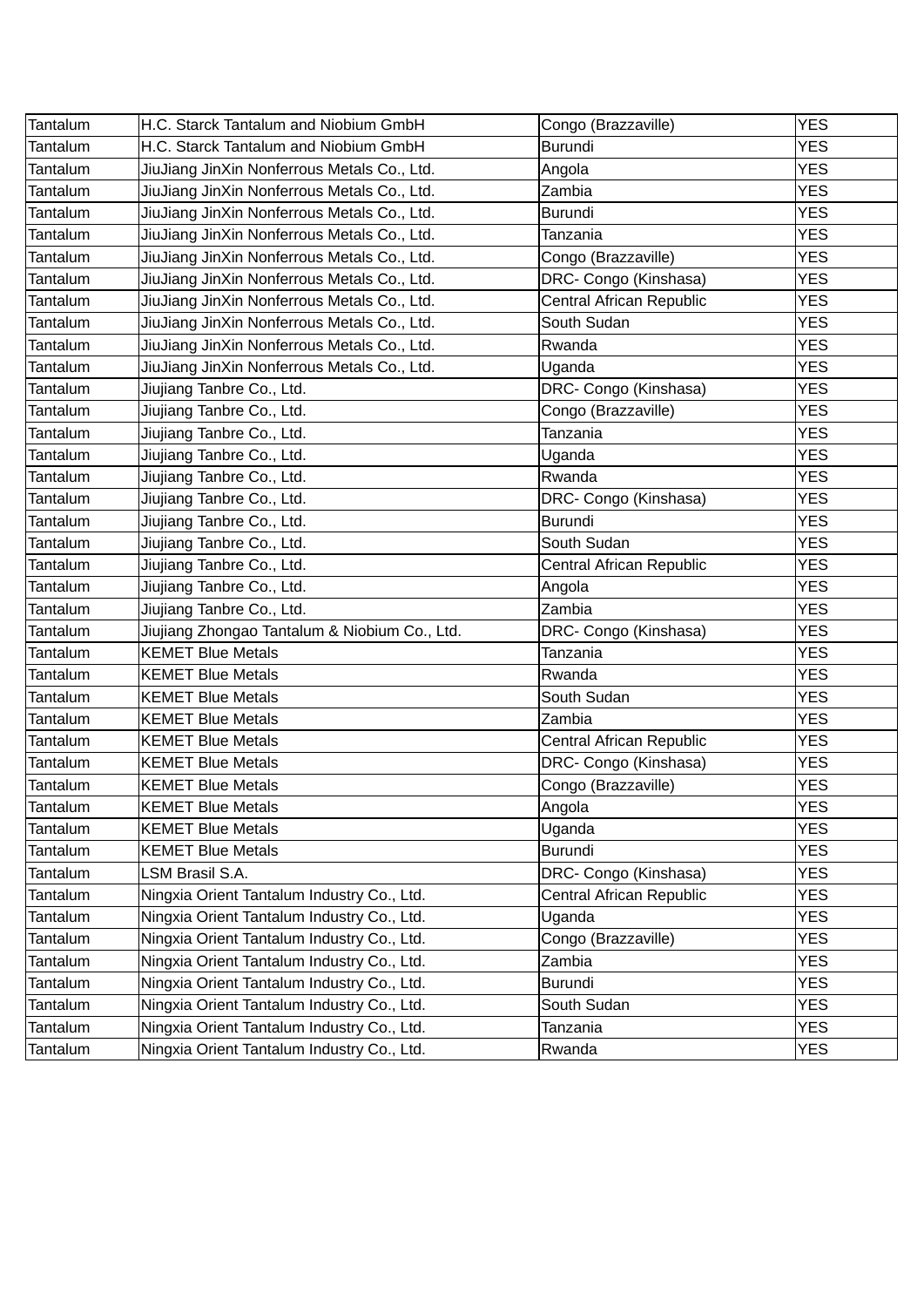| Tantalum          | Ningxia Orient Tantalum Industry Co., Ltd. | Angola                   | <b>YES</b> |
|-------------------|--------------------------------------------|--------------------------|------------|
| Tantalum          | Ningxia Orient Tantalum Industry Co., Ltd. | DRC- Congo (Kinshasa)    | <b>YES</b> |
| Tantalum          | Ningxia Orient Tantalum Industry Co., Ltd. | Rwanda                   | <b>YES</b> |
| Tantalum          | Taki Chemical Co., Ltd.                    | Uganda                   | <b>YES</b> |
| Tantalum          | Taki Chemical Co., Ltd.                    | Angola                   | <b>YES</b> |
| Tantalum          | Taki Chemical Co., Ltd.                    | South Sudan              | <b>YES</b> |
| Tantalum          | Taki Chemical Co., Ltd.                    | Congo (Brazzaville)      | <b>YES</b> |
| Tantalum          | Taki Chemical Co., Ltd.                    | Zambia                   | <b>YES</b> |
| Tantalum          | Taki Chemical Co., Ltd.                    | <b>Burundi</b>           | <b>YES</b> |
| Tantalum          | Taki Chemical Co., Ltd.                    | Tanzania                 | <b>YES</b> |
| Tantalum          | Taki Chemical Co., Ltd.                    | Rwanda                   | <b>YES</b> |
| Tantalum          | Taki Chemical Co., Ltd.                    | Central African Republic | <b>YES</b> |
| Tantalum          | Ulba Metallurgical Plant JSC               | Central African Republic | <b>YES</b> |
| Tantalum          | Ulba Metallurgical Plant JSC               | Zambia                   | <b>YES</b> |
| Tantalum          | Ulba Metallurgical Plant JSC               | <b>Burundi</b>           | <b>YES</b> |
| Tantalum          | Ulba Metallurgical Plant JSC               | Angola                   | <b>YES</b> |
| Tantalum          | Ulba Metallurgical Plant JSC               | Uganda                   | <b>YES</b> |
| Tantalum          | Ulba Metallurgical Plant JSC               | Tanzania                 | <b>YES</b> |
| Tantalum          | Ulba Metallurgical Plant JSC               | Congo (Brazzaville)      | <b>YES</b> |
| Tantalum          | Ulba Metallurgical Plant JSC               | DRC- Congo (Kinshasa)    | <b>YES</b> |
| Tantalum          | Ulba Metallurgical Plant JSC               | South Sudan              | <b>YES</b> |
| Tantalum          | Ulba Metallurgical Plant JSC               | DRC- Congo (Kinshasa)    | <b>YES</b> |
| Tantalum          | Ulba Metallurgical Plant JSC               | Rwanda                   | <b>YES</b> |
| Tin               | <b>EM Vinto</b>                            | Congo (Brazzaville)      | <b>YES</b> |
| Tin               | <b>EM Vinto</b>                            | DRC- Congo (Kinshasa)    | <b>YES</b> |
| Tin               | Magnu's Minerais Metais e Ligas Ltda.      | DRC- Congo (Kinshasa)    | <b>YES</b> |
| Tin               | Malaysia Smelting Corporation (MSC)        | DRC- Congo (Kinshasa)    | <b>YES</b> |
| Tin               | Malaysia Smelting Corporation (MSC)        | Angola                   | <b>YES</b> |
| Tin               | Malaysia Smelting Corporation (MSC)        | South Sudan              | <b>YES</b> |
| Tin               | Malaysia Smelting Corporation (MSC)        | Congo (Brazzaville)      | <b>YES</b> |
| Tin               | Malaysia Smelting Corporation (MSC)        | Burundi                  | <b>YES</b> |
| $\overline{T}$ in | Malaysia Smelting Corporation (MSC)        | Zambia                   | <b>YES</b> |
| Tin               | Malaysia Smelting Corporation (MSC)        | Tanzania                 | <b>YES</b> |
| Tin               | Malaysia Smelting Corporation (MSC)        | Uganda                   | <b>YES</b> |
| Tin               | Malaysia Smelting Corporation (MSC)        | Central African Republic | <b>YES</b> |
| Tin               | Metallo Belgium N.V.                       | DRC- Congo (Kinshasa)    | <b>YES</b> |
| Tin               | Operaciones Metalurgicas S.A.              | DRC- Congo (Kinshasa)    | <b>YES</b> |
| Tin               | Thaisarco                                  | Uganda                   | <b>YES</b> |
| Tin               | Thaisarco                                  | <b>Burundi</b>           | <b>YES</b> |
| Tin               | Thaisarco                                  | Congo (Brazzaville)      | <b>YES</b> |
| Tin               | Thaisarco                                  | Tanzania                 | <b>YES</b> |
| Tin               | Thaisarco                                  | Angola                   | <b>YES</b> |
| Tin               | Thaisarco                                  | Central African Republic | <b>YES</b> |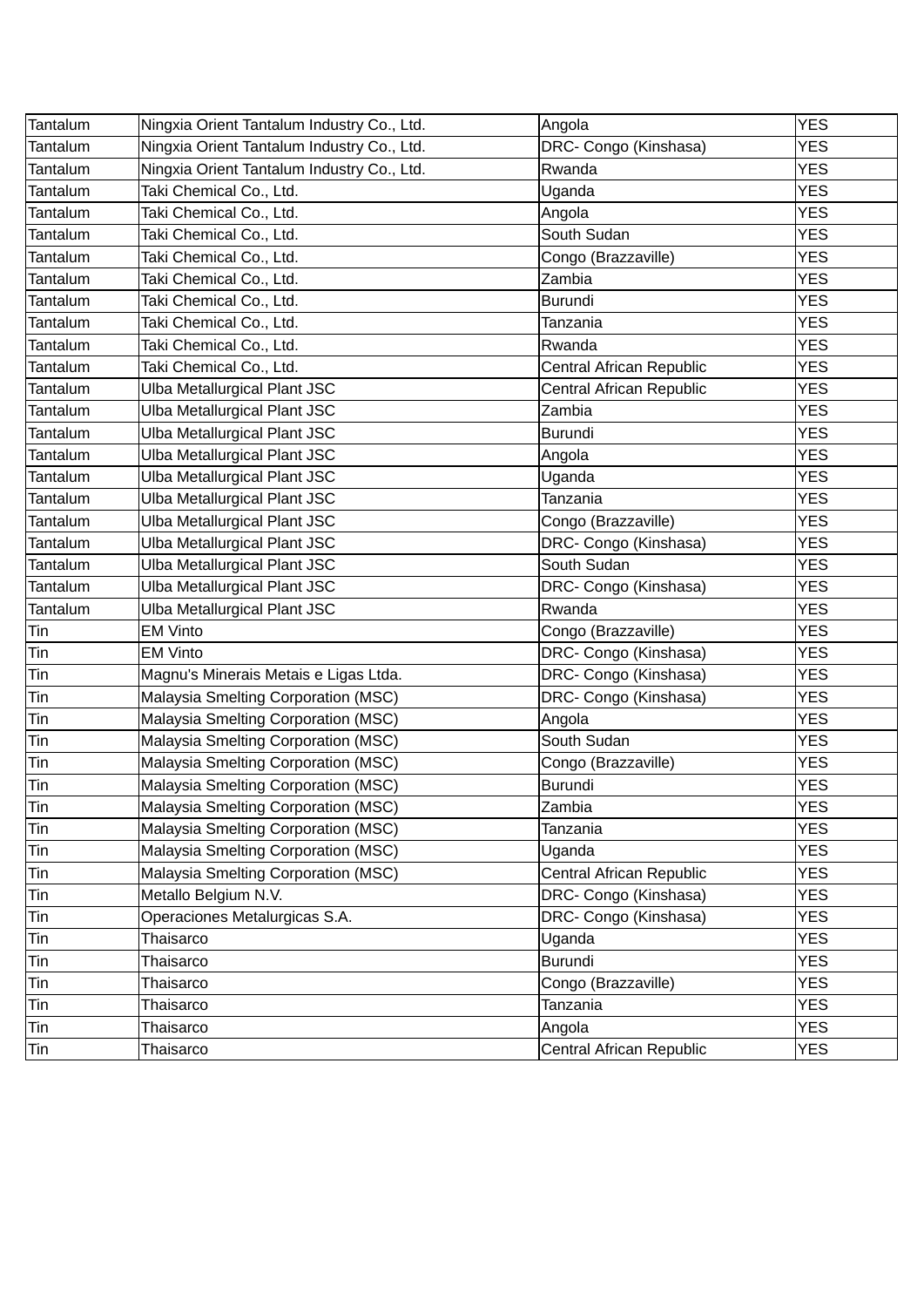| Tin      | Thaisarco                                    | South Sudan              | <b>YES</b> |
|----------|----------------------------------------------|--------------------------|------------|
| Tin      | Thaisarco                                    | Zambia                   | <b>YES</b> |
| Tin      | Thaisarco                                    | DRC- Congo (Kinshasa)    | <b>YES</b> |
| Tin      | Thaisarco                                    | Rwanda                   | <b>YES</b> |
| Tungsten | A.L.M.T. TUNGSTEN Corp.                      | DRC- Congo (Kinshasa)    | <b>YES</b> |
| Tungsten | A.L.M.T. TUNGSTEN Corp.                      | <b>Burundi</b>           | <b>YES</b> |
| Tungsten | A.L.M.T. TUNGSTEN Corp.                      | Rwanda                   | <b>YES</b> |
| Tungsten | Asia Tungsten Products Vietnam Ltd.          | Congo (Brazzaville)      | <b>YES</b> |
| Tungsten | Asia Tungsten Products Vietnam Ltd.          | South Sudan              | <b>YES</b> |
| Tungsten | Asia Tungsten Products Vietnam Ltd.          | Angola                   | <b>YES</b> |
| Tungsten | Asia Tungsten Products Vietnam Ltd.          | Tanzania                 | <b>YES</b> |
| Tungsten | Asia Tungsten Products Vietnam Ltd.          | Central African Republic | <b>YES</b> |
| Tungsten | Asia Tungsten Products Vietnam Ltd.          | Zambia                   | <b>YES</b> |
| Tungsten | Asia Tungsten Products Vietnam Ltd.          | Rwanda                   | <b>YES</b> |
| Tungsten | Asia Tungsten Products Vietnam Ltd.          | Uganda                   | <b>YES</b> |
| Tungsten | Asia Tungsten Products Vietnam Ltd.          | <b>Burundi</b>           | <b>YES</b> |
| Tungsten | Chongyi Zhangyuan Tungsten Co., Ltd.         | DRC- Congo (Kinshasa)    | <b>YES</b> |
| Tungsten | Ganzhou Huaxing Tungsten Products Co., Ltd.  | Rwanda                   | <b>YES</b> |
| Tungsten | Ganzhou Jiangwu Ferrotungsten Co., Ltd.      | DRC- Congo (Kinshasa)    | <b>YES</b> |
| Tungsten | H.C. Starck Tungsten GmbH                    | Rwanda                   | <b>YES</b> |
| Tungsten | Hydrometallurg, JSC                          | DRC- Congo (Kinshasa)    | <b>YES</b> |
| Tungsten | Jiangxi Xinsheng Tungsten Industry Co., Ltd. | DRC- Congo (Kinshasa)    | <b>YES</b> |
| Tungsten | Xiamen Tungsten (H.C.) Co., Ltd.             | Rwanda                   | <b>YES</b> |
| Tungsten | Xiamen Tungsten (H.C.) Co., Ltd.             | Burundi                  | <b>YES</b> |
| Tungsten | Xiamen Tungsten Co., Ltd.                    | DRC- Congo (Kinshasa)    | <b>YES</b> |
| Tungsten | Xiamen Tungsten Co., Ltd.                    | Rwanda                   | <b>YES</b> |

1 "Certified Smelter" means a smelter who has been validated and/or certified under the Responsible Minerals Assurance Process (RMAP), Responsible Jewellery Council (RJC), or the London Bullion Market Association (LBMA).

### **6. Risk Mitigation for Future Due Diligence**

In moving to improve our due diligence and further mitigate the risk of benefiting armed groups, we have taken as of December 31, 2019, or will take, the following steps: